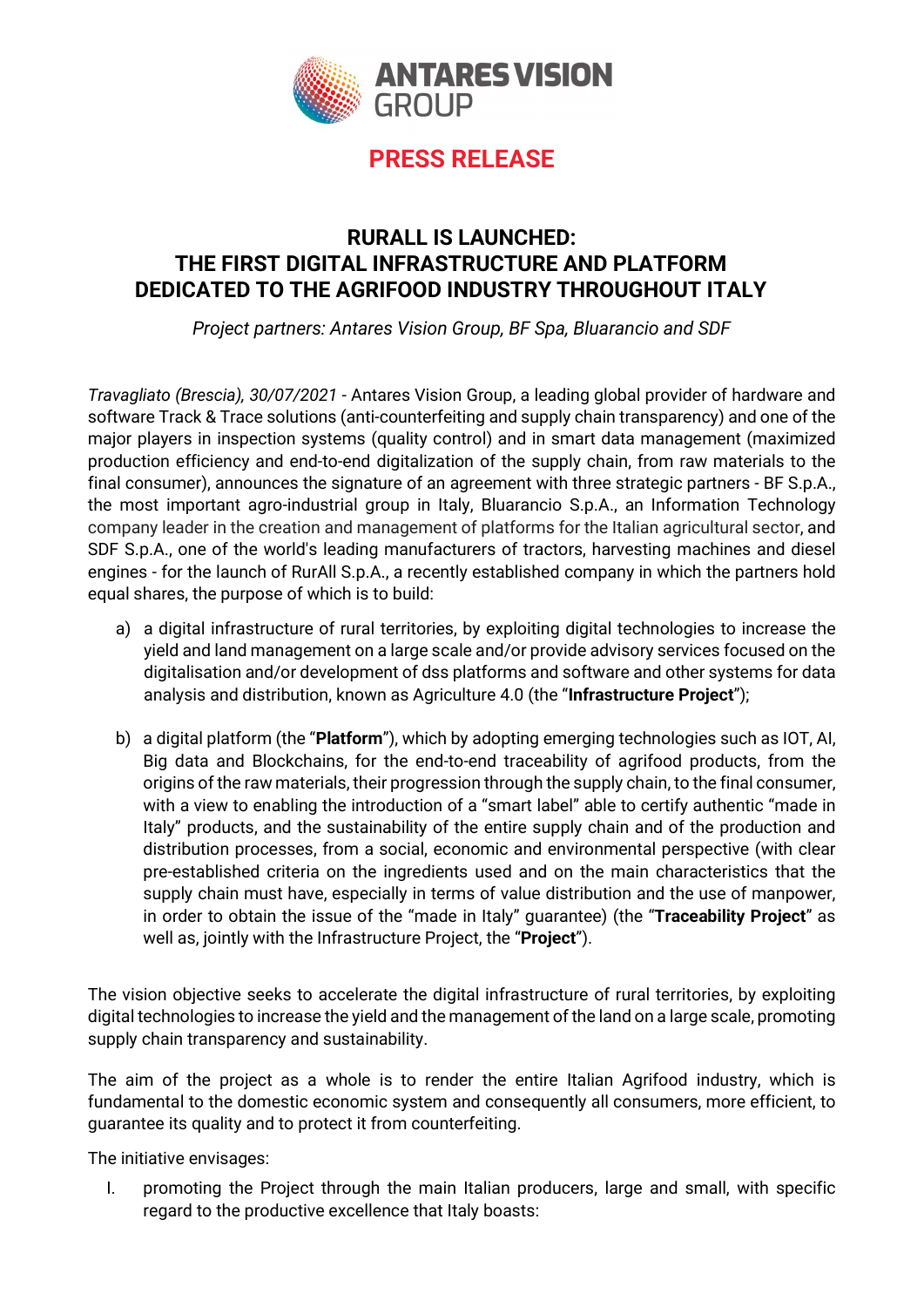

- II. promoting and extending the use of digital and sensor technologies to precision agriculture methods and practices;
- III. encouraging the use of the Traceability Platform as a means to guarantee future supply chain contracts;
- IV. promoting and involving final consumers in Italy and abroad for the informed use of smart labels;
- V. encouraging the involvement of the major stakeholders interested in the Project, such as:
	- 1. legislative bodies to introduce provisions that encourage the development of precision agriculture together with the obligation to provide both the label of origin and smart labels, through the use of serialised codes that the consumer can easily read with his smart phone, encouraging digital transformation towards the concept of Smart Products;
	- 2. accreditation bodies of certification entities with a view to creating certification schemes based on the use of emerging technologies;
	- 3. government and private entities for the promotion of international trade;
	- 4. trade associations, including consumer associations;
	- 5. supply chain operators (farmers, transformers, distributors);
	- 6. foreign operators (large-scale retail, final consumers, influencers).

Lastly, the proposed corporate operation, which envisages an investment in RurAll by the four partners, is structured as follows:

- 1) the subscription, by 29 July 2021, of a share capital increase, by BF Spa in the amount of Euro 1,450,000, and by each of the other investors in the amount of Euro 1,500,000 - for a total of Euro 5,950,000 - so that, once the same has been executed, and considering the capital amount already paid in by BF Spa at the time of the incorporation of RurAll, each party will hold a quota representing 25% of the company's share capital;
- 2) the immediate payment of 25% of the amount respectively subscribed by each party;
- 3) the payment of 75% of the amount respectively subscribed by each party, when the same will be requested by the Board of Directors of RurAll based on the company's investment development plan.

\*\*\*

### ABOUT ANTARES VISION GROUP

Listed since April 2019 on the Italian Stock Exchange in the AIM Market, and from 14 May 2021 on Mercato Telematico Azionario (MTA) STAR segment, the Antares Vision Group guarantees protection of products, people and brands through inspection systems for quality control, Track & Trace solutions for anti-counterfeiting and supply chain transparency, smart data management tools for maximized efficiency and digitalization of the supply chain, from raw materials to the final consumer. The Antares Vision Group is active in the pharmaceutical market and in Life Science in general (biomedical devices and hospitals), in beverage, food, cosmetic and in consumer-packaged goods. The Group reaches over 60 countries in the World with complete and flexible solutions, hardware, and software, with related services and counts 7 production facilities in Italy (Brescia,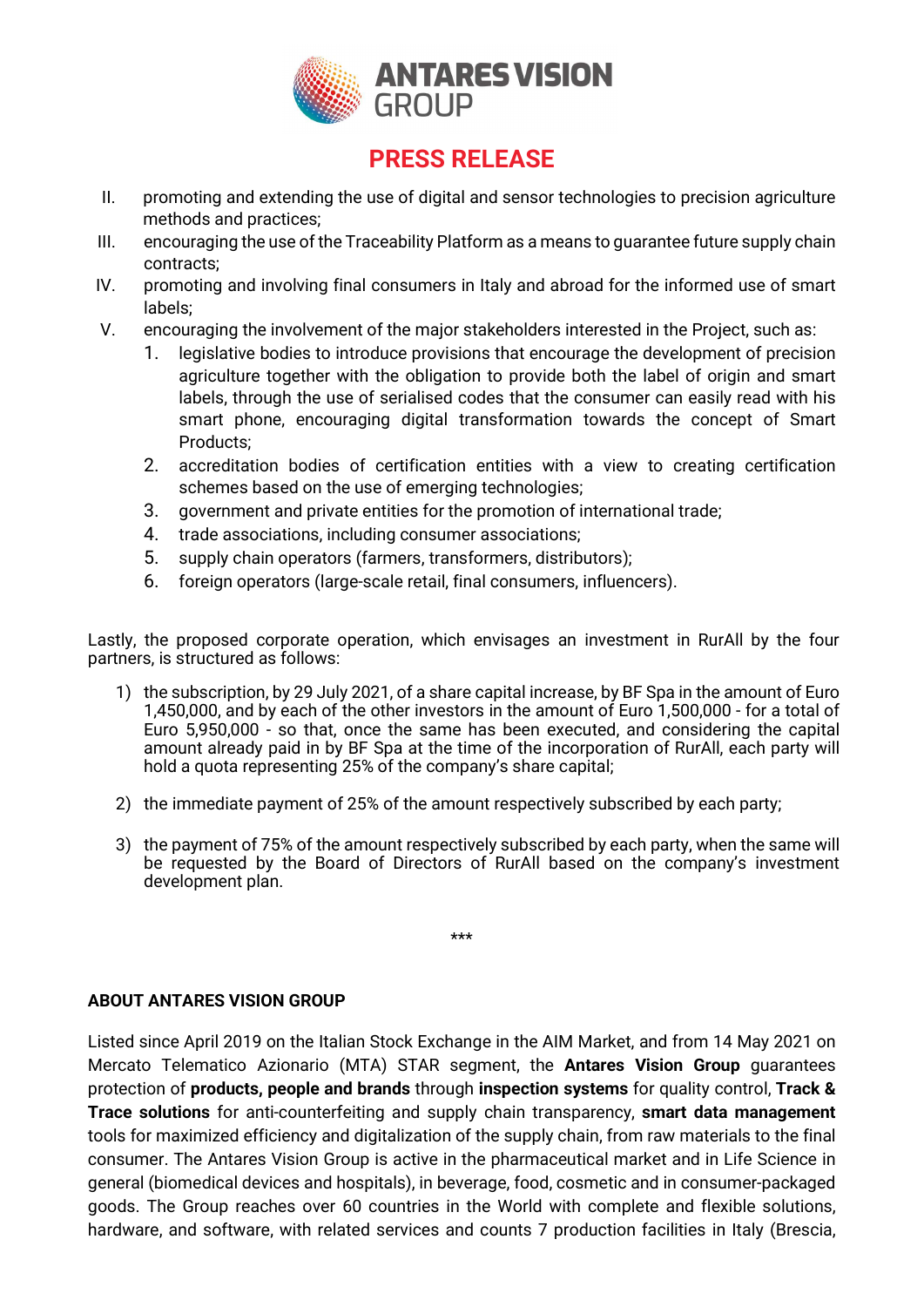

Parma, Piacenza, Latina, Padua and Vicenza), 22 foreign subsidiaries (Germany [2], France [2], USA [5], Brazil [2], United Kingdom [2], India, Russia [3], Hong Kong, China, Ireland, Croatia and Serbia), 3 Innovation and Research Centers (Italy) and a worldwide network of more than 40 partners. Thanks to the twenty years of experience in vision technologies of the two founding partners, the Antares Vision Group is the supplier of 10 out of 20 leading pharmaceutical companies in the world, with more than 25.000 inspection systems, that ensure everyday product safety and quality, 6.500 quality controls and more than 3.500 serialization modules on lines installed all over the world. With the aim of continuing and supporting the growth and development strategy, during 2019 participation agreements were finalized with T2 Software, a Brazilian company specialized in smart data management solutions, and **Orobix**, an Italian company leader in artificial intelligence services, as well as the acquisition of 100% of FT System, leader in control and inspection in the beverage sector. In 2020, Antares Vision acquired 82.83% of Tradeticity, a Croatian company specialized in software management of traceability and serialization processes, 100% of Convel, an Italian company specialized in automated inspection machines for the pharmaceutical industry, the assets of Adents High Tech International, a French company specialized in software for serialization and traceability, 100% of Applied Vision, a global leader in inspection systems for glass and metal containers in food & beverage. In March 2021, Antares Vision acquired 100% of rfXcel Corporation, specialized in software solutions for digitalization and supply chain transparency based in the U.S., and 100% of Pen-Tec and Tecnel, through FT System, increasing specialization in Food & Beverage inspection sector. Further information can be found on the website www.antaresvision.com and on www.antaresvisiongroup.com.

#### ABOUT BF SPA

BF S.p.A. is a holding company, listed on the Milan stock exchange, whose shareholders include institutional investors, banks and private entrepreneurs. Through its subsidiaries, the company is active in all components of the Italian agro-industrial supply chain: from the selection, processing and sale of seed (through S.I.S. Società Italiana Sementi S.p.A.), to the ownership of land on which 100% Made in Italy agricultural products are harvested (through Bonifiche Ferraresi S.p.A. Società Agricola, the largest Italian agricultural enterprise in Italy by UAA – Utilised Agricultural Area), to their transformation and sale through its own distribution trademark (Le Stagioni d'Italia) or in partnership with the most important large-scale retail chains. The company also operates in the services market, promoting agricultural operators (through IBF Servizi S.p.A. in partnership with ISMEA, the financial entity of the Mipaaf, A2A Smartcity and e-Geos). Further information can be found on the website www.bfspa.it.

#### ABOUT BLUARANCIO SPA

Bluarancio SpA started operating in 2001 in the world of Information and Communication Technologies. It operates in the world of agriculture 4.0 and has developed an extensive series of projects in terms of Internet Portals, Datawarehouse, BI, eCommerce, ERP and CRM. It has solid and specialist expertise in a wide range of market technologies (operating systems: Windows, Unix/Linux, MacOS, iOS, Android. DBMS: Oracle, SQL-Server, Maria DB, PostgreSQL and MySQL. Platforms: Microsoft Dynamics CRM, AX and Navision, Sharepoint, Pentaho).

#### ABOUT SDF FARMING TECHNOLOGY

SDF is an Italian multinational with headquarters in Treviglio (Province of Bergamo). It is a world leader in the production of tractors, agricultural machinery and diesel engines. It distributes its products under the SAME, DEUTZ-FAHR, Lamborghini Trattori, Hürlimann and Grégoire brands. The